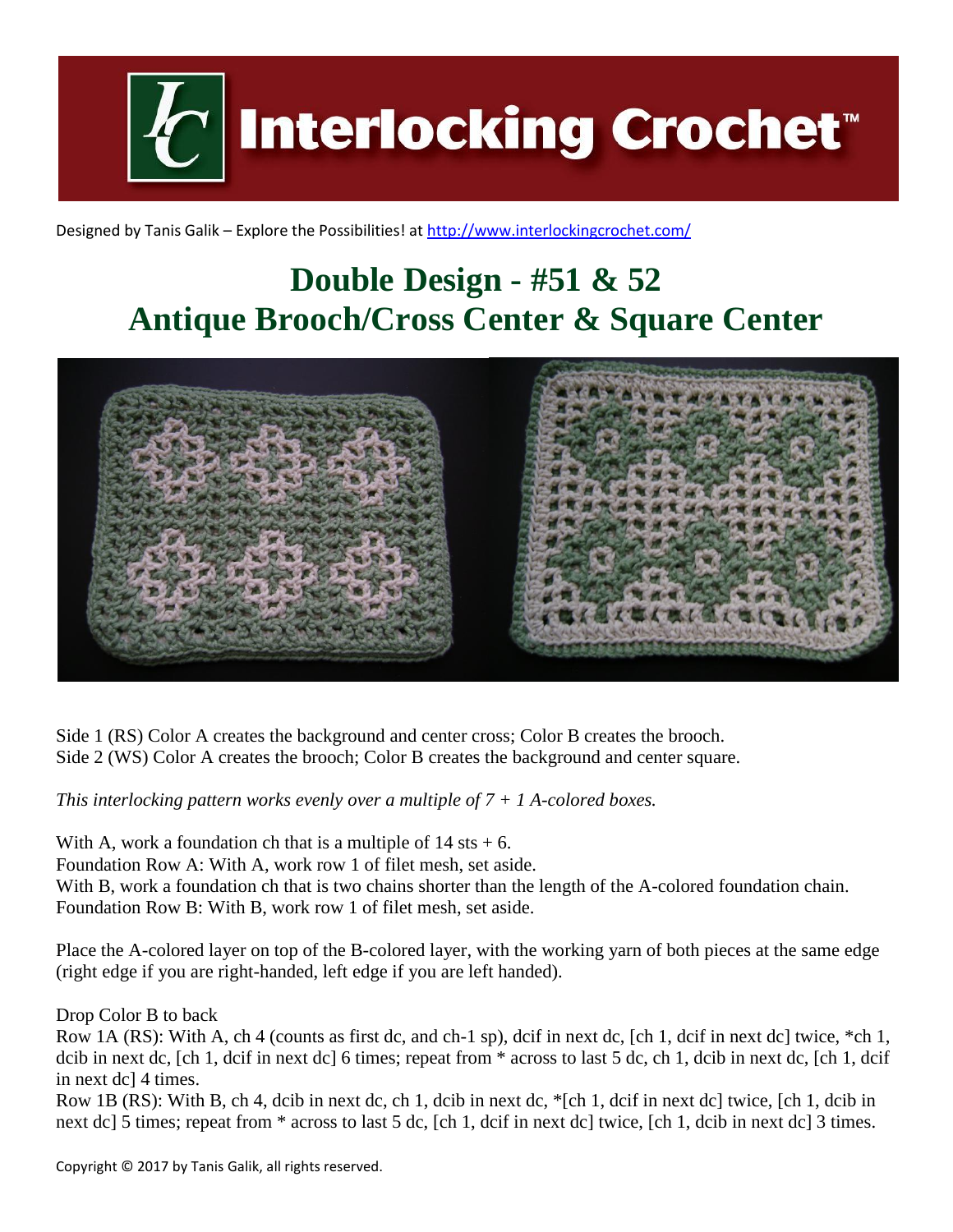Turn the entire piece.

Drop Color B to front

Row 2A (WS): With A, ch 4, dcib in next dc, ch 1, dcib in next dc, \*[ch 1, dcif in next dc] 3 times, [ch 1, dcib in next dc] 4 times; repeat from \* across to last 6 dc, [ch 1, dcif in next dc] 3 times, [ch 1, dcib in next dc] 3 times.

Row 2B (WS): With B, ch 4, dcif in next dc, \*[ch 1, dcib in next dc] 4 times, [ch 1, dcif in next dc] 3 times; repeat from \* across to last 6 dc, [ch 1, dcib in next dc] 4 times, [ch 1, dcif in next dc] twice.

Turn the entire piece.

Drop Color B to back

Row 3A (RS): With A, ch 4, dcif in next dc, \*[ch 1, dcib in next dc] twice, ch 1, dcif in next dc, [ch 1, dcib in next dc] twice, [ch 1, dcif in next dc] twice; repeat from \* across.

Row 3B (RS): With B, ch 4, dcif in next dc, ch 1, dcif in next dc, \*[ch 1, dcib in next dc] twice, [ch 1, dcif in next dc] twice, ch 1, dcib in next dc, [ch 1, dcif in next dc] twice; repeat from \* across to last 5 dc, [ch 1, dcib in next dc] twice, [ch 1, dcif in next dc] twice, ch 1, dcib in last dc.

Turn the entire piece.

Drop Color B to front

Row 4A (WS): With A, ch 4, dcib in next dc, \*[ch 1, dcif in next dc] twice, ch 1, dcib in next dc, [ch 1, dcif in next dc] twice, [ch 1, dcib in next dc] twice; repeat from \* across.

Row 4B (WS): With B, ch 4, dcif in next dc, \*[ch 1, dcib in next dc] 4 times, [ch 1, dcif in next dc] 3 times; repeat from \* across to last 6 dc, [ch 1, dcib in next dc] 4 times, [ch 1, dcif in next dc] twice.

Turn the entire piece.

Drop Color B to back

Row 5A (RS): With A, ch 4, dcif in next dc, ch 1, dcif in next dc, \*[ch 1, dcib in next dc] 3 times, [ch 1, dcif in next dc] 4 times; repeat from \* across to last 6 dc, [ch 1, dcib in next dc] 3 times, [ch 1, dcif in next dc] 3 times. Row 5B (RS): With B, ch 4, dcib in next dc, ch 1, dcib in next dc, \*[ch 1, dcif in next dc] twice, [ch 1, dcib in next dc] 5 times; repeat from  $*$  across to last 5 dc, [ch 1, dcif in next dc] twice, [ch 1, dcib in next dc] 3 times.

Turn the entire piece.

Drop Color B to front

Row 6A (WS): With A, ch 4, dcib in next dc, [ch 1, dcib in next dc] twice, \*ch 1, dcif in next dc, [ch 1, dcib in next dc] 6 times; repeat from  $*$  across to last 5 dc, ch 1, dcif in next dc, [ch 1, dcib in next dc] 4 times. Row 6B (WS): With B, ch 4, dcif in next dc, \*ch 1, dcif in next dc; repeat from \* across.

Turn the entire piece.

Repeat Rows 1 - 6 until piece is desired length.